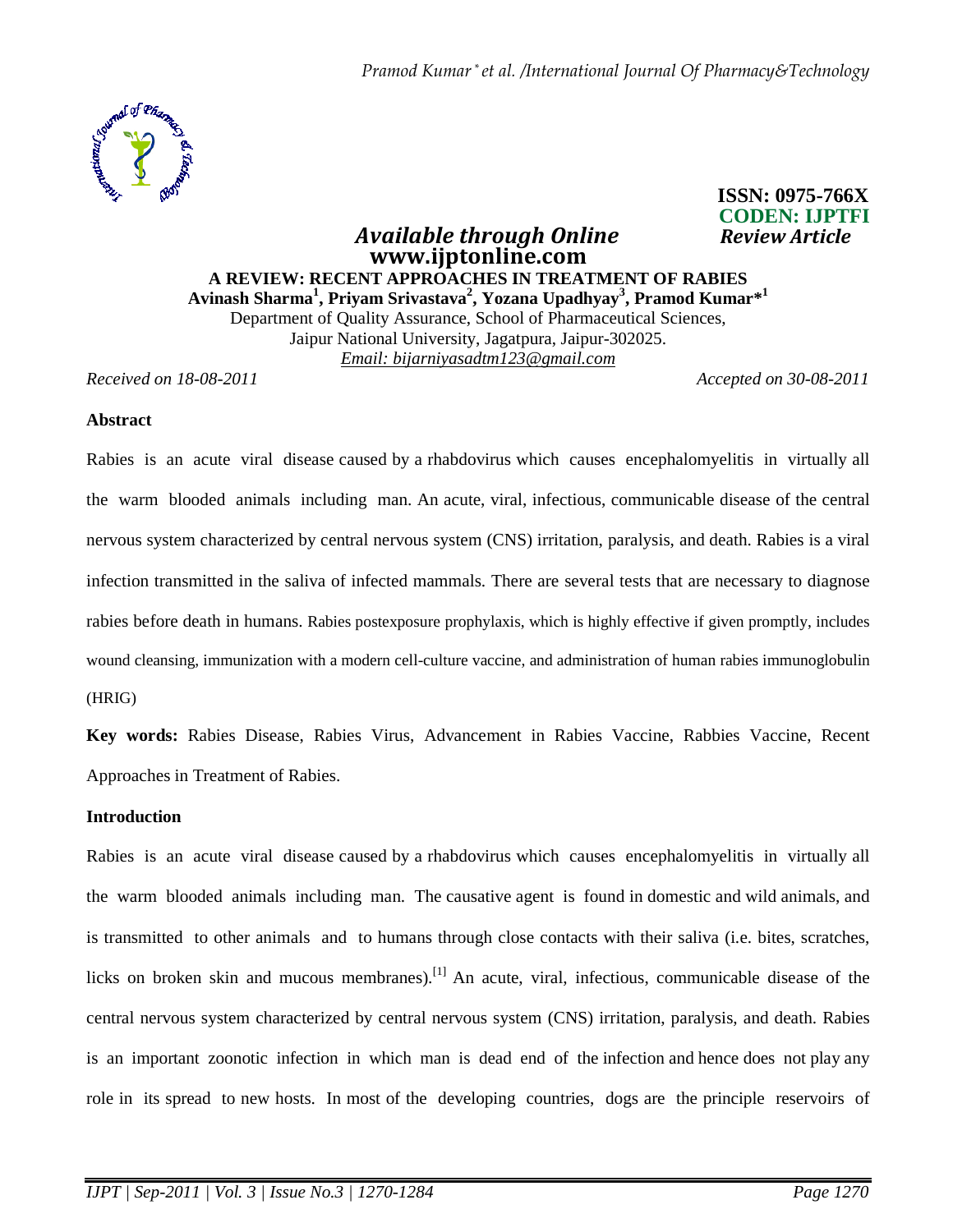rabies (canine rabies) whereas sylvatic rabies involving animals such as foxes, racoons and coyotes are principle reservoirs of this disease in developed countries.Rabies is a zoonotic viral disease which occurs in both domestic and wild animals. The virus is transmitted to other animals and humans through close contact with saliva from infected animals (i.e. bites, scratches, licks on broken skin and mucous membranes). Once symptoms of the disease develop, rabies is fatal to both animals and humans.  $[2,3]$ Rabies is a viral infection transmitted in the saliva of infected mammals. The virus enters the central nervous system of the host, causing an encephalomyelitis that is almost always fatal. Although all species of mammals are susceptible to rabies virus infection, only a few species are important as reservoirs for the disease in nature. Rabies primarily attacks the nervous system and causes an encephalitis. The first symptoms of rabies are usually non-specific and suggest involvement of the respiratory, gastrointestinal and/or central nervous systems. In the acute stage, signs of hyperactivity (furious rabies) or paralysis (dumb rabies) predominate. Rabies may also spread through exposure to infected domestic farm animals, groundhogs, weasels and other wild carnivores. The rabies virus, present in the saliva of an infected animal, is usually spread by a bite or scratch that punctures the victim's skin. If antibody or immunogenic vaccine is administered promptly, the virus can be prevented from invading the central nervous system.In the United States, several distinct rabies virus variants have been identified in terrestrial mammals, including major terrestrial reservoirs in raccoons, skunks, foxes, and coyotes. In addition to the terrestrial reservoirs for rabies, several species of insectivorous bats also serve as reservoirs for the disease. Wildlife is the most important potential source of infection for both humans and domestic animals in the United States. Reducing the risk of rabies in domestic animals and limiting contact with wild animals are central to the prevention of human rabies.

### **Materials and Methods**

Vaccination of all domestic dogs, cats, and ferrets coupled with the systematic removal of stray animals that are at risk of exposure to rabid wildlife, are basic elements of a rabies control program. States, indigenously acquired rabies among humans has declined markedly in recent years. The decline is, in part, due to vaccination and animal control programs begun in the 1940s that have practically eliminated the domestic dog as a reservoir of rabies and also to the development of effective human rabies vaccines and rabies immune globulin. During 1980-2004, a total of 56 cases of human rabies were reported in the United States (including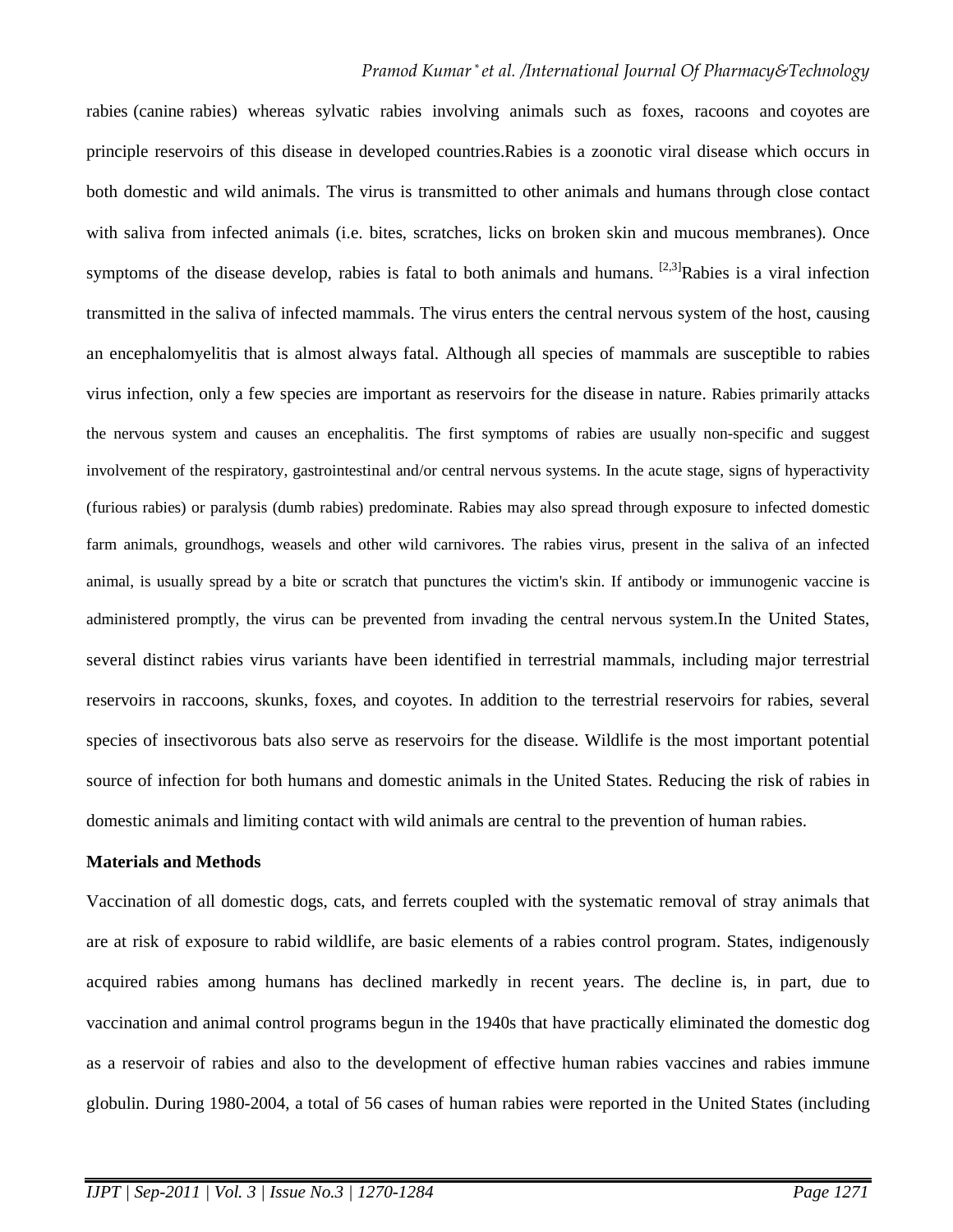two in Georgia- during 1991 and 2000, respectively.)Among the 55 cases for which rabies-virus variants were obtained, 35 (64%) were associated with insectivorous bats, most commonly the silver-haired and eastern pipistrelle bats.More than half (57%) of these human cases occurred during August-November, coincident with a seasonal increase in prevalence of rabid bats detected in the United States. Despite the substantial number of cases of human rabies attributable to bat exposure, the importance of these exposures is often overlooked or under-estimated. In many of these cases, the bat bite was presumably not recognized nor the risk of rabies appreciated in order to seek appropriate medical attention.Human rabies is a completely preventable disease if the risk of acquisition is appreciated and appropriate rabies postexposure prophylaxis (consisting of wound care as well as both active and passive immunization) is obtained. Because rabies is a fatal disease, the goal of public health (in coordination with the medical community) is, first, to prevent human exposure to rabies by education and, second, to prevent the disease by administering rabies postexposure prophylaxis (PEP) if exposure occurs. Ten of thousands of people are successfully treated each year after being bitten by an animal that may have rabies.  $[4]$ 

### **Causative Agent**

Rabies virus belongs to the family Rhabdoviridae and genus Lyssavirus (Lyssa: Greek: rabies). The genus was at first divided into four serotypes (1–4) by antigenic cross-reactivity with sera and monoclonal antibodies, which correspond to the following species: serotype 1, rabies virus (RABV); 2, Lagos bat virus (LBV); 3, Mokola virus (MOKV); and 4, Duvenhage virus (DUVV).Further isolations of new bat lyssaviruses in Europe, then Australia and the progress in genetic characterisation of several genes (N, P, and G) supported the delineation of seven genotypes  $(1-7)$ , confirming and expanding the antigenic data (Table 1): 1, RABV; 2, LBV; 3, MOKV; 4, DUVV; 5, European bat lyssavirus 1 (EBLV-1); 6, European bat lyssavirus 2 (EBLV-2); and 7, Australian bat lyssavirus (ABLV). Within each genotype, sublineages correspond to variants circulating in specific geographical regions and/or animal hosts. The genotypes further segregate in two phylogroups including genotypes 1, 4, 5, 6

and 7 (phylogroup I); and 2 and 3 (phylogroup II). Viruses of each phylogroup differ in their biological properties (pathogenicity, induction of apoptosis, cell receptor recognition, etc.)<sup>[5]</sup>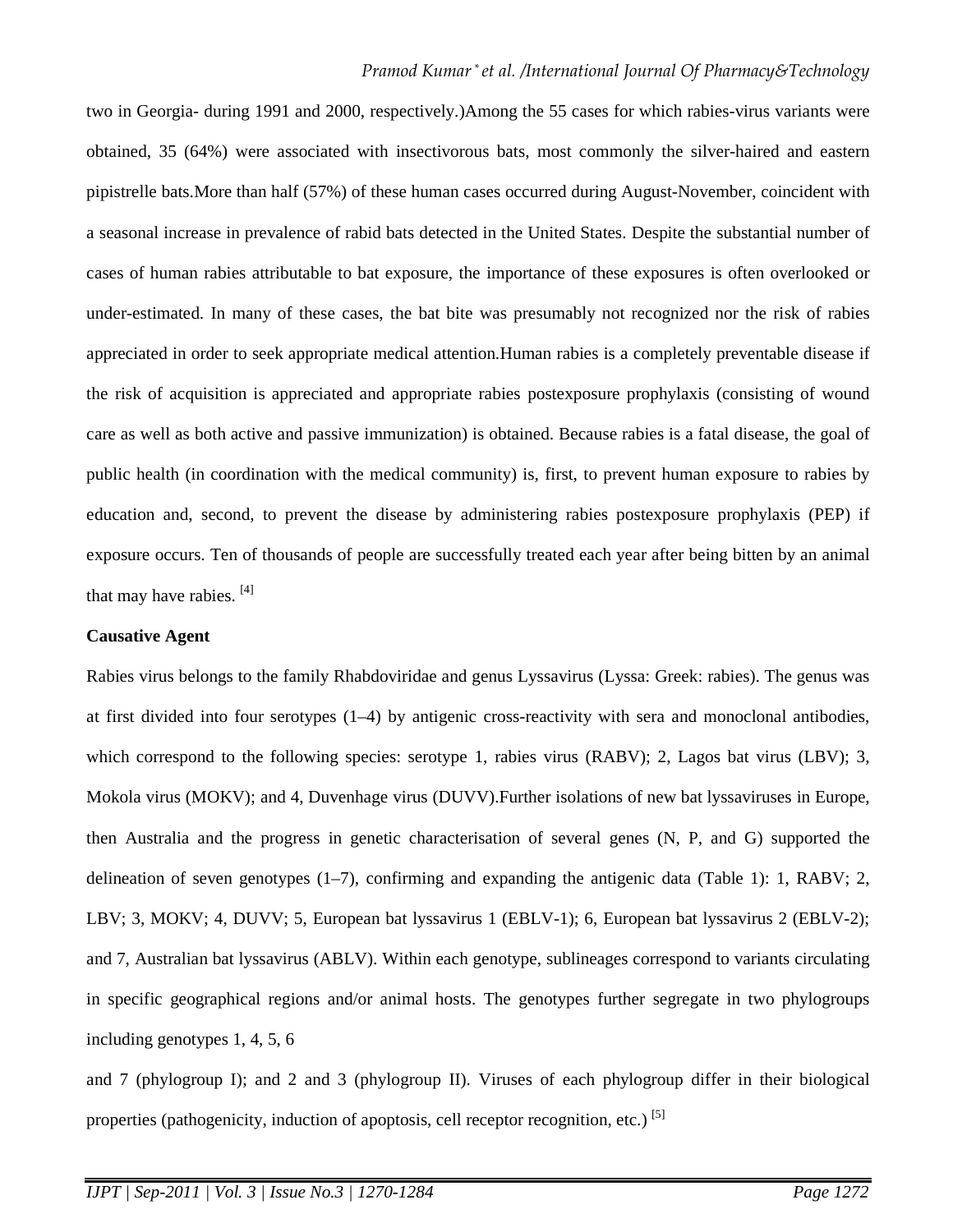## **Recent Approaches In Treatment Of Rabies**

## **Research considerations for the 21st century**

#### **Basic research**

### **Molecular, genetic and epidemiological characterization of new isolates.**

New isolates are being reported more frequently from different parts of the world. Scientists participating in the discovery of new lyssaviruses should be encouraged to act promptly to characterize these isolates. Antigenic, genetic and epidemiological methods have been developed and many lyssavirus sequences are now available in public databases for comparison with new isolates and for phylogenetic analysis.In addition, molecular tools, including restriction fragment length polymorphism and genotype-specific primers, have been developed for rapid screening and classification of new isolates. It is of particular importance to verify if rabies biologicals, such as vaccines and antibodies, protect against newly isolated viruses.<sup>[44]</sup>

#### **Biologicals**

After the advent of cell-culture-based vaccines in the 1970s, no major advances have occurred in the development of new human rabies biologicals, as far as commercial realization is concerned. Of several options for future paradigm shifts, the technology available via reverse genetics opens powerful arenas to use negative-stranded RNA viruses as cloning and expression vectors.

Additionally, newer, safer and more effective recombinant viruses, for example focused upon adenoviruses, as well as DNA and plant-based vaccines, should continue to receive greater attention. In all cases, the use of genetically engineered rabies vaccines should comply with national and international biosafety guidelines. Assuming continued emergence of new lyssaviruses, especially in bats, the needof a broader protection spectrum of rabies vaccines is needed.

 For example, DNA vaccines with plasmids expressing chimeric G protein(s) made from the fusion of two halves (part) of G originating from different genotypes have induced in mice antibodies with a wider spectrum of neutralization against various lyssaviruses.

These chimeric G proteins could be used to prepare anti-lyssavirus vaccines. In addition, insertion of foreign epitopes/antigens within the lyssavirus G protein was also demonstrated in mice and offers perspectives to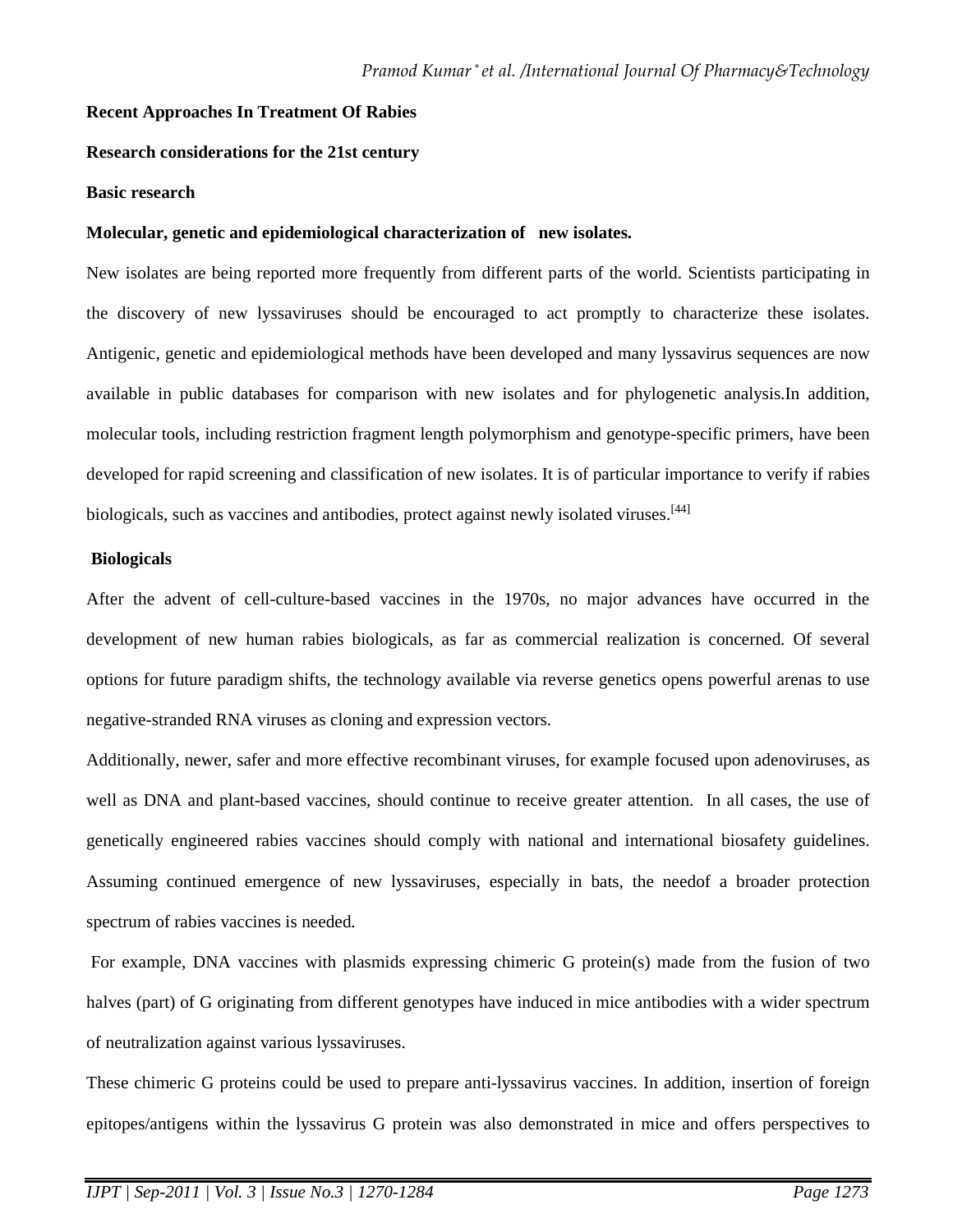prepare a multivalent vaccine (Activation of innate immune responses by novel vaccine carriers and adjuvants and their protection when used for post-exposure prophylaxis should be further elucidated.

The opportunity to combine basic rabies parenteral or oral vaccination with

concomitant immunocontraception for dogs and other carnivores is also of value. Similarly, pragmatic methods other than population reduction for the control of rabies in vampire bats should be investigated.

Besides vaccines, rabies immunoglobulin is a critical part of human rabies postexposure prophylaxis, particularly after severe and multiple bites to the face by rabid carnivores.

 In addition to standard laboratory potency tests that determine the relative concentration of rabies virus neutralizing antibodies per unit volume, some measure of expected efficacy is desirable. Reproducible animal models should be developed to assess the effectiveness of various immunoglobulins after rabies virus infection.

The in vivo half-life of antibody preparations in relevant target tissues should be established for new immunoglobulin preparations. Levels of antibodies needed for successful passive immunization and their duration should be established. Immunoglobulin preparations that may have to be given repeatedly need to be tested for potential interference with active immunization.Animal models may be useful to generate data needed for the assessment of suitable immunoglobulins or alternatives, such as monoclonal antibodies, in modern rabies prophylaxis. The current NIH test for vaccine potency is fraught with difficulties, and more appropriate methods to assess the relative antigenic content are desirable.

# **Treatment**

At least five patients that had all received either pre- or post-exposure prophylaxis developed clinical signs of rabies and subsequently recovered.

In 2004, a teenager in Wisconsin, USA, bitten by a bat became the first person to recover from the disease after experimental therapy that included a drug-induced coma, with no use of rabies biologicals.

In keeping with recent communications on the palliative treatment of human rabies victims, new research on antiviral drugs, focused on negative-stranded RNA viruses, should be supported. Current research on short interfering RNA should be expanded to include the lyssaviruses.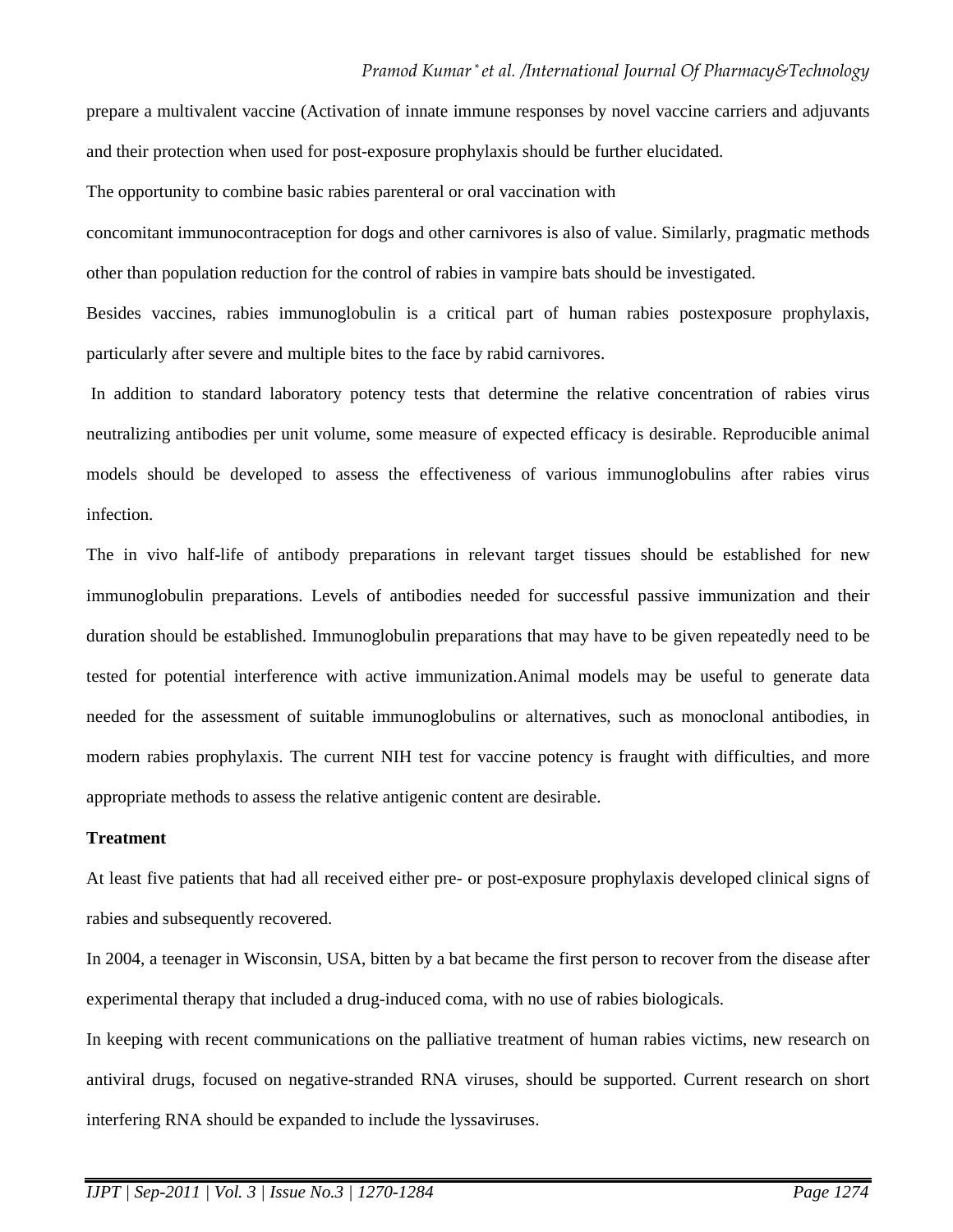Combined with realistic animal models, a holistic approach should entail rapid intra vitam diagnostics, basic patient care, vaccination, administration of immunoglobulins, cytokines, etc. Insights gleaned from pathobiological studies can be used in the design of additional approaches in the future.

### **Epidemiology**

Recent observations suggest that bats are important lyssavirus reservoirs, and the virus variants associated with Chiroptera may occasionally spill over into other mammals, with the potential for adaptation and establishment.

It is particularly disturbing that there is sometimes no evidence of direct exposure in human cases of infection associated with bats. New research should focus on the epidemiology of bat lyssaviruses and potential pathogenic mechanisms.

 No recent comprehensive studies exist using relevant hosts and viruses, or alternative routes and unusual settings.<sup>[45]</sup>

# **Pathobiology**

Lyssaviruses naturally infect neurones resulting in dysfunction and death. Further fundamental studies are required to understand the molecular basis of rabies pathobiology in neurones and other relevant tissues.

The diversity of lyssavirus genotypes offers opportunities to address these questions through their differential pathogenicity in cell and animal models.

Recently, organs (including kidneys and liver) were transplanted from a misdiagnosed patient to other humans and caused rabies.

The wide distribution of virus throughout the body may compel us to revise our views about rabies transmission. Rather than discourage organ donation or transplantation, such scenarios should be viewed as important opportunities to review current practices to determine if there are ways to enhance the safety of transplant procedures without having an impact on organ supply, as well as to raise questions about basic rabies pathogenesis.

For example, the likely mechanism of infection during transplantation remains unclear. Similarly, the effects of patient immune suppression on disease development are not predictable.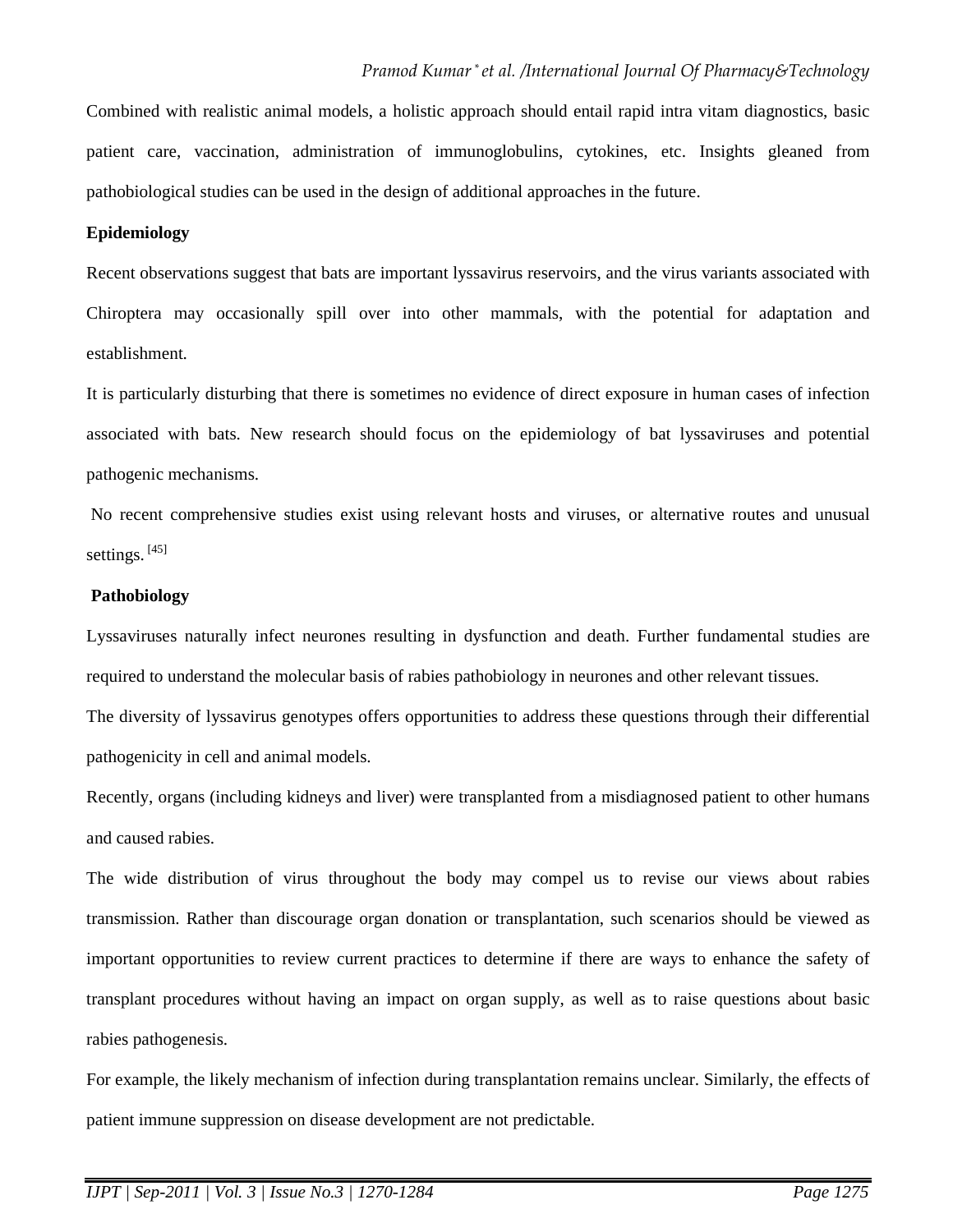Prevention and rapid screening for recognition of transplant-transmitted infections may be improved in various ways, including the development of appropriate animal models to study the process of overall pathobiology.

There is a need to investigate in experimental animals at what stage of infection the virus is present in organs other than the CNS. Clinicians treating human rabies cases should be encouraged to obtain, in the course of the disease, samples of secretions, blood and other body fluids and tissues for testing for the presence of rabies virus.

New vaccines, immunoglobulins, cytokines and antivirals should be used in an experimental setting in preparation for any future suspected cases that may arise if a organ recipient has received an implant from a donor who was later found by screening or diagnostic follow-up to have been infected with rabies virus.

## **Operational research for canine rabies control**

Operational research should be conducted to remove or alleviate the main constraints and obstacles to canine rabies control programmes, which, as outlined below, include a lack of visibility, coordination, infrastructure, dog population management and community awareness.

# **Rabies: a priority in national health policy**

In rabies-endemic countries with a high number of rabies deaths per 100 000

Inhabitants, ways and means to bring rabies to the priority level it deserves as part of the national health policy should be identified. Rabies should be listed as an important health problem in countries with high reported or estimated numbers of human rabies deaths and providing large number of post-exposure prophylaxis annually.

# **Coordinated national rabies programme**

In most countries, several ministries deal with rabies. Generally the ministry of health is responsible for the prevention of rabies in humans and the ministry of agriculture is in charge of rabies control in animals.The ministry of local government and/or the ministries of commerce, industry or science and technologies are involved in rabies vaccine production and imports, dog population management and dog immunization.NGOs and animal rights and welfare groups also have a stake in rabies control and often these groups and organizations act independently and in tandem. The interaction and collaboration between the veterinary and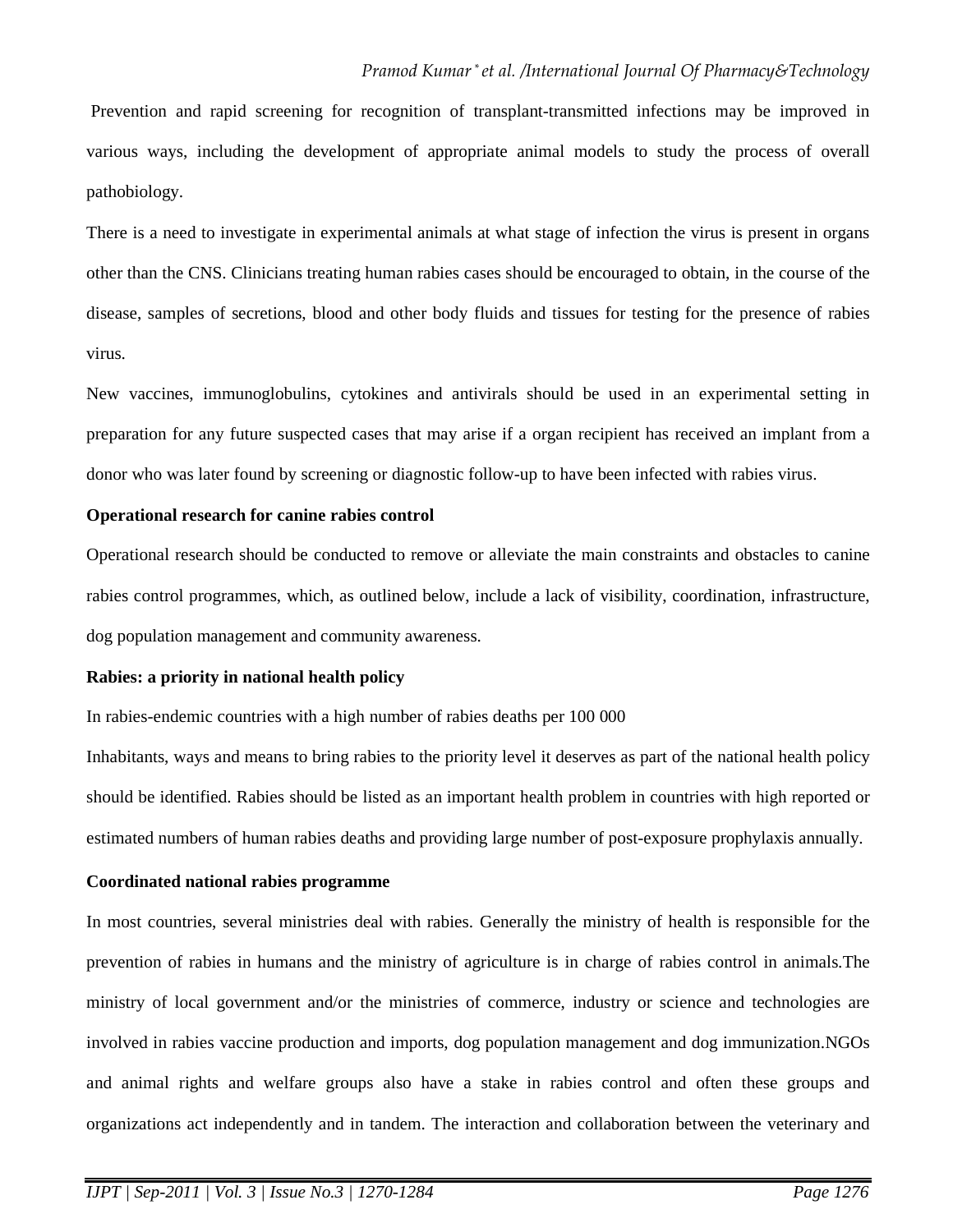public health departments is minimal or non-existentat all levels in most countries, resulting in unproductive use of resources.

A central coordinating body or mechanism should be established to ensure that the efforts for rabies control are cohesive and give satisfactory results. [46]

# **A New Flavor-Coated Sachet Bait For Delivering Oral Rabies Vaccine To Raccoons And Coyotes**

(1) attractive to the target species,

(2) could be distributed by aircraft,

(3) as effective (or more so) than the currently used fish meal polymer bait, and

(4) could be produced in large numbers by automated procedures and could be purchased by user groups at substantially lower cost.

# **New Rabies Vaccine May Require Only A Single Shot, Not Six.**

A replication-deficient rabies virus vaccine that lacks a key gene called the matrix (M) gene induced a rapid and efficient anti-rabies immune response in mice and non-human primates, according to James McGettigan, Ph.D., assistant professor of Microbiology and Immunology at Jefferson Medical College of Thomas Jefferson University.

"The M gene is one of the central genes of the rabies virus, and its absence inhibits the virus from completing its life cycle," Dr. McGettigan said. "The virus in the vaccine infects cells and induces an immune response, but the virus is deficient in spreading."

The immune response induced with this process is so substantial that only one inoculation may be sufficient enough, according to Dr. McGettigan. In addition, the vaccine appears to be efficient in both pre-exposure and post-exposure settings.

# [**Oral Rabies Vaccine (Orv) Bait Uptake By Captive Striped Skunks**

Vaccine ingestion seemed more likely if VCs were directly coated with the bait matrix. To make baits attractive to skunks and to ensure puncture of the VC, modifications to current baits should consider a smaller size, a meat-flavored matrix, a slightly pressurized VC, and a direct coating of matrix on the VC.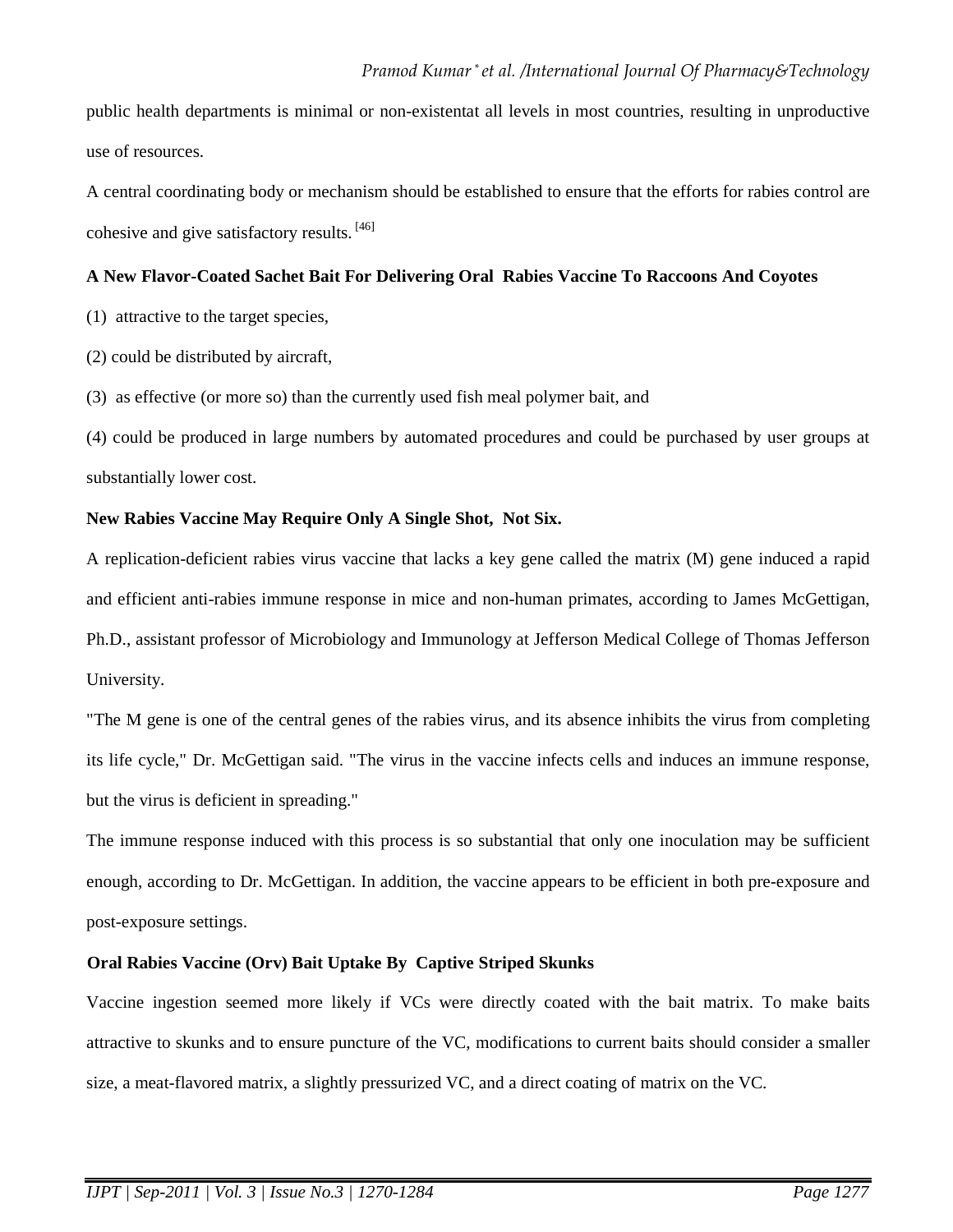# **Rabies Challenge of Captive Striped Skunks (Mephitis mephitis) following Oral Administration of a Live Vaccinia-Vectored Rabies Vaccine**

The skunks that did not survive failed to seroconvert following vaccination. None of the skunks that accepted multiple doses of the vaccine offered in coated sachets survived challenge, nor were rabies virus-neutralizing antibodies (VNAs) detected in the sera. Likewise, none of the five skunks ingesting a single sachet developed VNA against rabies. However, in this group one skunk did survive rabies challenge.

This preliminary study showed that the vaccinia-vectored oral rabies vaccine Raboral V-RGH, as formulated for use in raccoons, is capable of protecting a percentage of skunks against rabies. However, although the fishmealcoated sachets were readily consumed, subsequent challenge of these animals revealed poor vaccine delivery efficiency.

# **Evaluation of Baits For Delivery Of Oral Rabies Vaccine To Dogs In Guatemala**

All baits included a plastic sachet that contained a placebo vaccine (water). Bait trials were conducted February−April, 2002, at five sites using 261 dogs. Bait acceptance ranged from 50.0% to 87.1%, and the combined proportion of sachets either swallowed or punctured ranged from 23.1% to 83.9%. The four bait types with the highest acceptance by dogs were the wax-coated sachet coated with poultry oil and poultry meal (87.1%), the dog meal polymer coated with poultry oil and poultry meal (82.8%), the fish meal polymer coated with poultry oil and poultry meal (77.4%), and the chicken head bait (77.8%). These four bait types were accepted most often as determined both by consumption and combined proportion of sachets swallowed or punctured (*P* \_ 0.0001).Future trials should demonstrate efficacy of oral rabies vaccination in Guatemala based on the use of selected bait matrices and the poultry oil/poultry meal attractant.

# **Exposure Time of Oral Rabies Vaccine Baits Relative To Baiting Density And Raccoon Population Density**

Estimate raccoon population density within the fragmented forest, old-field, and industrial landscape at PBS; and 2) quantify the time that placebo, Merial RABORAL V-RGt vaccine baits were available to raccoons. From August through November 2002 we surveyed raccoon use of PBS along 19.3 km of paved-road transects by using a forward-looking infrared camera mounted inside a vehicle. We used Distance 3.5 software to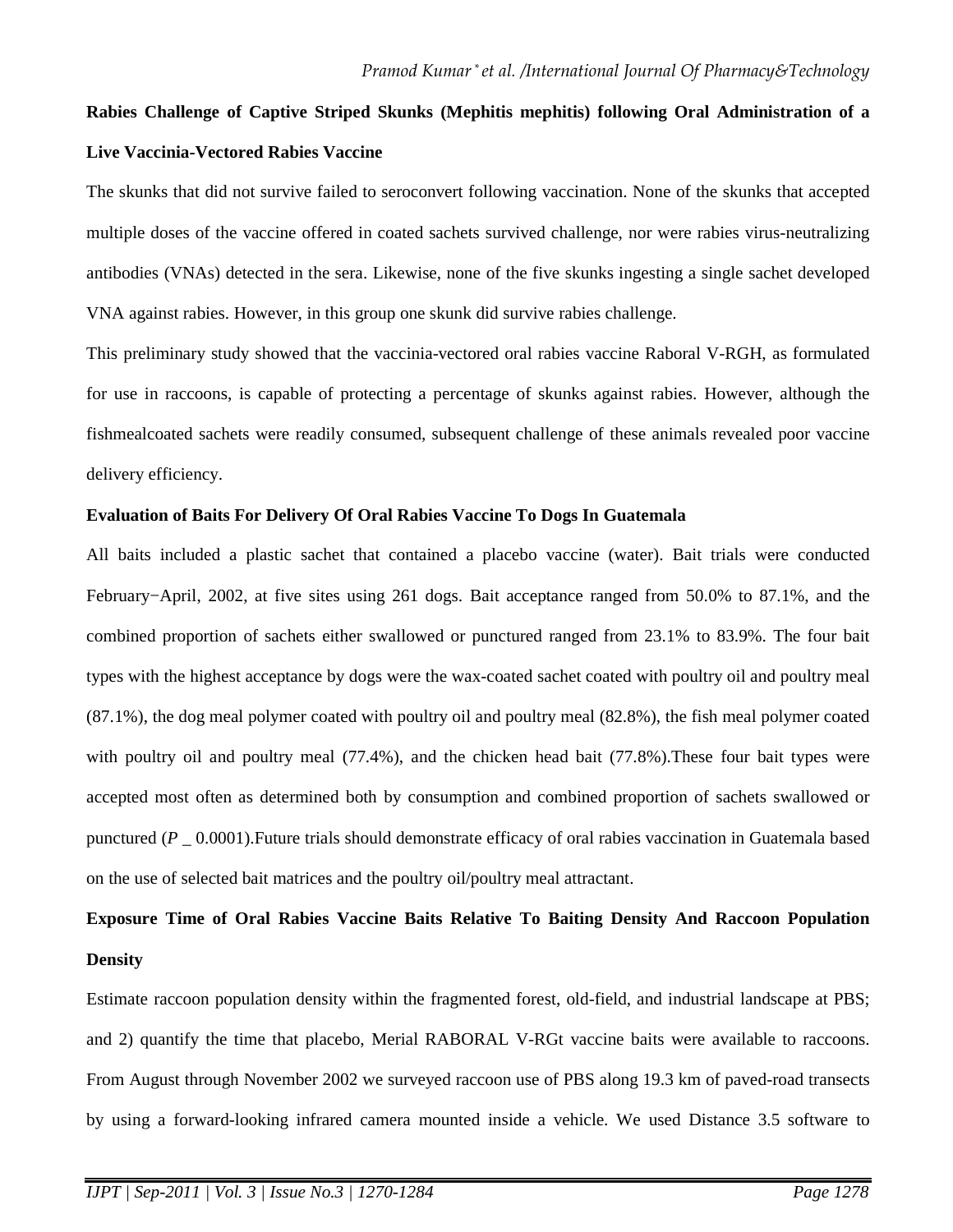calculate a probability of detection function by which we estimated raccoon population density from transect data. Estimated population density on PBS decreased from August (33.4 raccoons/km2) through November (13.6 raccoons/km2), yielding a monthly mean of 24.5 raccoons/km2. We also quantified exposure time for ORV baits placed by hand on five 1-km2 grids on PBS from September through October. An average 82.7% (SD54.6) of baits were removed within 1 wk of placement. Given raccoon population density, estimates of bait removal and sachet condition, and assuming 22.9% nontarget take, the baiting density of 75/ km2 yielded an average of 3.3 baits consumed per raccoon and the sachet perforated. [47]

# **A molecular epidemiological study of rabies virus in central Ontario and western Quebec.**

Recent developments in molecular techniques and DNA amplification have provided invaluable tools for virus diagnosis and typing.This technology is now being applied to various laboratory and street isolates of rabies viruses. In particular, it will help document regional evolution of rabies virus, it may improve our knowledge of the historical relationships between rabies strains from different continents and help probe the molecular diversity of the Lyssavirus genus as a whole.

# **Advances in Diagnosis of Rabies**

# **New Diadnostics Technique**

- 1. Identification of the agent
- A) Shipment of samples
- b) Collection of samples

Occipital foramen route for brain sampling

- Retro-orbital route for brain sampling
- c) Routine laboratory tests
	- Immunochemical identification of rabies virus antigen
	- i) Fluorescent antibody test
	- ii) Immunochemical tests
- Detection of the replication of rabies virus after inoculation
	- i) Mouse inoculation test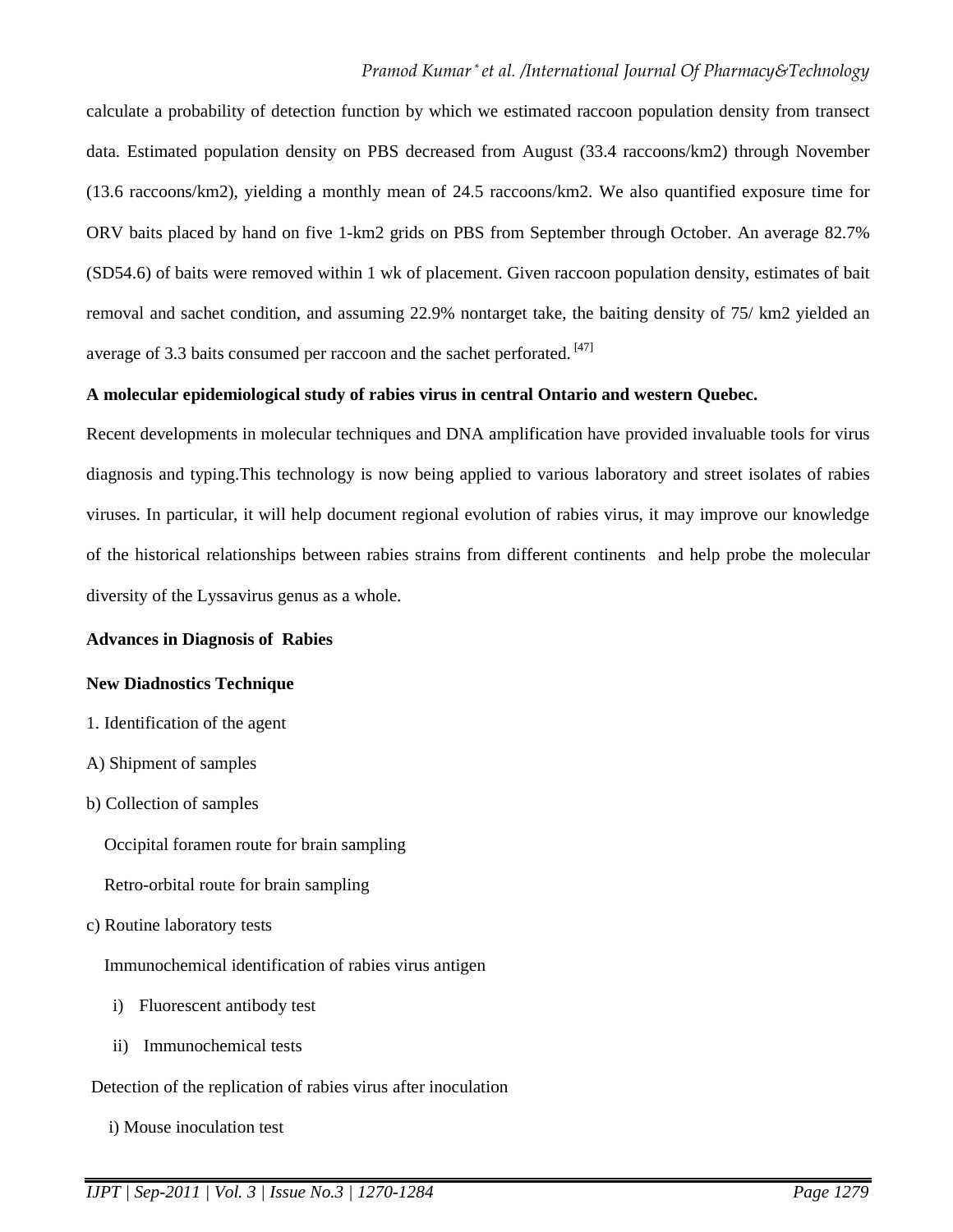ii) Cell culture test

2. Serological tests

a) Virus neutralisation test in cell culture: fluorescent antibody virus neutralisation test (a prescribed test for international trade)

b) The rapid fluorescent focus inhibition test (RFFIT) for determining rabies virus-neutralising antibody (a prescribed test for international trade)

# **Reference sera**

Test sera

Calculation of virus-neutralising antibody titres

c) Virus neutralisation in mice

d) Enzyme-linked immunosorbent  $assay^{[48]}$ 

# **Rabies Neutralizing Antibody Detection by Indirect Immunperoxidase Serum Neutralization Assay Performed on Chicken Embryo Related Cell Line.**

The aim of this study was to evaluate the indirect immunoperoxidase virus neutralization (IPVN) and mouse Neutralization test (MNT) to detect antibodies against rabies virus from vaccinated dogs and cattle. The IPVN was set up for the ability to measure 0.5 International Units/ml (IU) of antibody required by the World Health Organization and the Office International des Epizooties as the minimum response for proof of rabies immunization. IPVN was developed and standardized in chicken embryo related (CER) cell line when 141 dog and 110 cattle sera were applied by serial five-fold dilutions (1:5, 1:25, 1:125) as well as the positive and negative reference controls, all added in four adjacent wells, of 96-well microplates. A 50 µl amount of CVS32 strain dilution containing 50-200 TCID50/ml was mixed to each serum dilution, and after 90 min 50  $\mu$ l of 3 x 105 cells/ml cell suspension added to each well. [49] After five days of incubation, the monolayers were fixed and the IPVN test performed. The correlation coefficient between the MNT and IPVN performed in CER cells was  $r = 0.9949$  for dog sera (n = 100) and  $r = 0.9307$  for cattle sera (n = 99), as well as good specificity (94.7%), sensitivity (87.5%), and agreement (96.6%) were also obtained. IPVN technique can adequately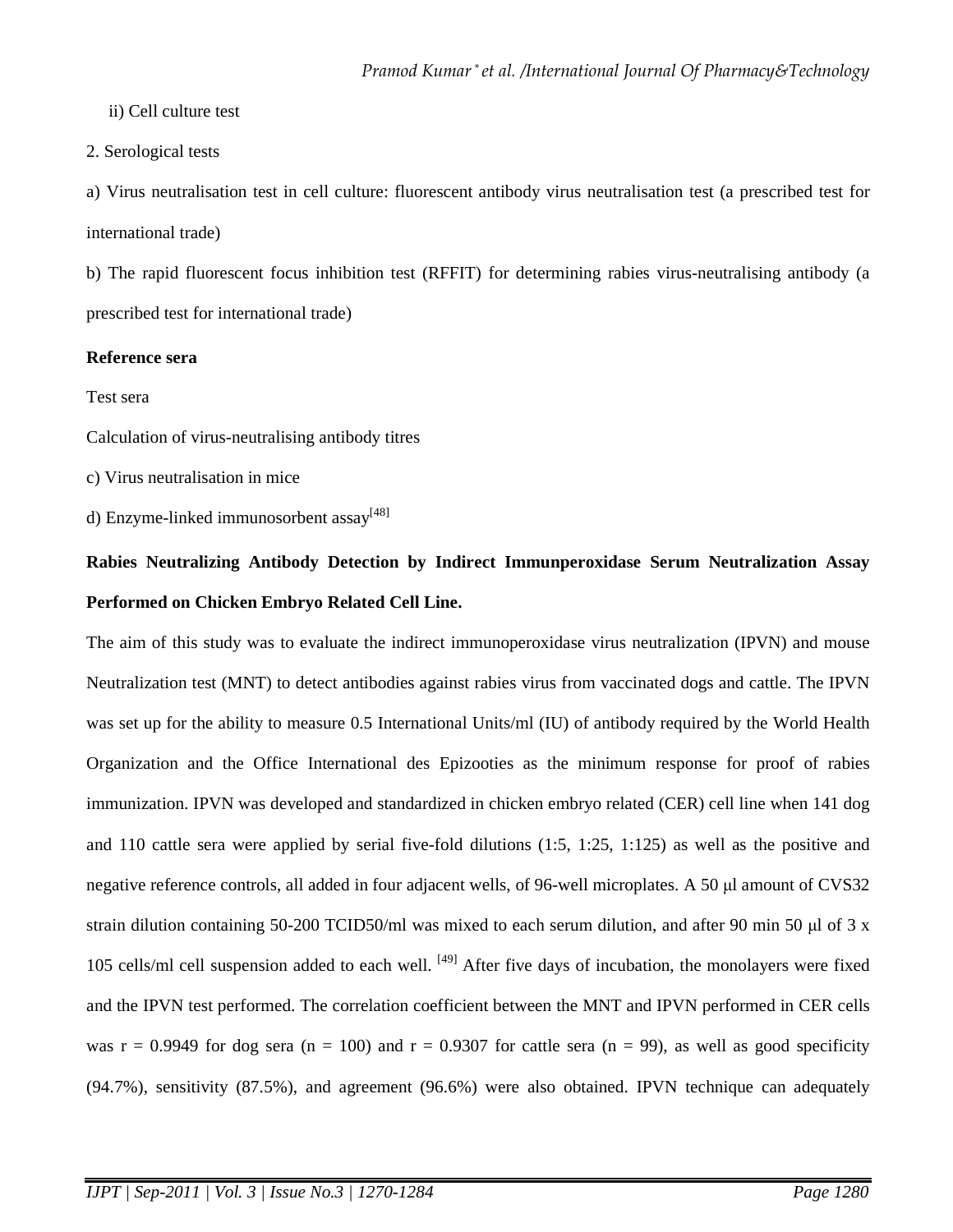identify vaccinated and unvaccinated animals, even from low-responding vaccinated animals, with the advantage of low cost and faster then MNT standard test. <sup>[50]</sup>

## **References**

- 1. WHO Expert Consultation on Rabies, Geneva, WHO Technical Report Series No. 931, 2004.
- 2. World Health Organization Fact Sheet No. 99 Sepetmber.
- 3. www.who.int/mediacentre/factsheets/fs099/en/print.html
- 4. First International Conference "Rabies in Europe" Kiev, Ukraine, 15th-18th June 2005
- 5. Stuart T. Brown, MD, Director Division of Public Health ,Susan Lance, DVM, PhD, State Epidemiologis ,Epidemiology Branch Georgia Rabies control manual January 2007, Fifth edition
- 6. Hattwick MAW, Weis TT, Stechschulte CJ, Baer GM, Gregg MB. Recovery from rabies: a case report. Ann Intern Med 1972; 76: 931–42.
- 7. http://ezinearticles.com/?expert=Juliet\_Cohen
- 8. Rabies www.gov.mb.cahealthpublichealthcdcprotocolrabies.
- 9. World Health Organization Expert Consultation on Rabies (Geneva Switzerland) First Report WHO Technical Report Series,2004, 931. ISBN 92 4 120 931 3
- 10. Rabies hydrophobia, lyssa, ,The center for food security & public health, Lowa state university. Collage of veterinary medicine,Lowa state university, Ames, Lowa, October 2009, 50011
- 11. www.cfsph.iastate.edu
- 12. Kayali U, Mindekem R, Hutton G, Ndoutamia AG, Zinsstag J, Trop Med Int Health 2006; 11(7):1058- 1065
- 13. Centers for Disease Control and Prevention. Human rabies prevention—United States, 1999: recommendations of the Advisory Committee on Immunization Practices (ACIP). MMWR Morb Mortal Wkly Rep 1999; 48(RR-1):1–21.
- 14. www.whoindia.org/.../Communicable\_Diseases\_Rabies\_-\_General\_Aspects

\_&\_Laboratory\_Diagnostic\_Techniques.

15. W.H. Wunner Encyclopedia of Microbiology, 2009, Pages 484-499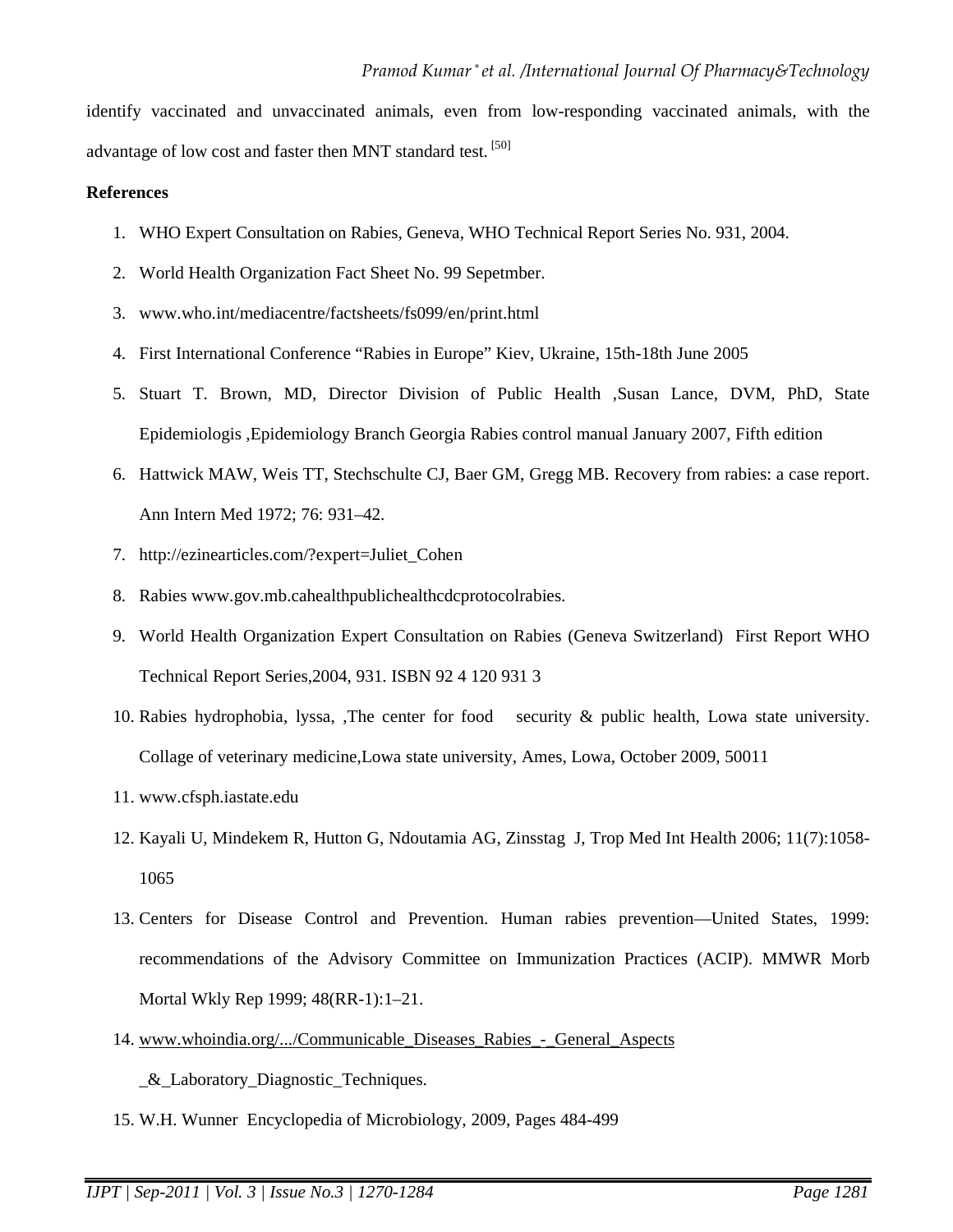- 16. http://www.cdc.gov/ncidod/dvrd/rabies
- 17. http://uwadmnweb.uwyo.edu/VETSCI/Courses/PATB\_4110/3-2/Class\_Notes.htm
- 18. http://wyovet.uwyo.edu
- 19. http://www.ncbi.nlm.nih.gov/entrez/query.fcgi?DB=pubmed
- 20. http://www.who.int/leishmaniasis/leishmaniasis\_maps/en/index.html.
- 21. http://www.cdc.gov/ncdid/EID/vol12no03/05-0931.htm
- 22. http://www.tbe-info.com/tbe.aspx\_param\_target\_is\_51401\_and\_l\_is\_2.v.aspx
- 23. Stuart T. Brown, MD, Director Division of Public Health ,Susan Lance, DVM, PhD, State Epidemiologis ,Epidemiology Branch Georgia Rabies control manual January 2007, Fifth edition
- 24. rabies hydrophobia, lyssa**,** October**,**The center for food security & public health**,** Lowa state university. Collage of veterinary medicine**,**Lowa state university, Ames, Lowa ,2009,50011
- 25. www.cfsph.iastate.edu
- 26. Meslin FX, Kaplan MM., Koprowski H, eds. Laboratory techniques in rabies, 4<sup>th</sup> ed. Geneva, World Health Organization, 1996.
- 27. Badrane H et al. Evidence of two lyssavirus phylogroups with distinct pathogenicity and immunogenicity. Journal of Virology, 2001, 75:3268–3276.
- 28. Nadin-Davis SA et al. Lyssavirus P gene characterisation provides insights into the phylogeny of the genus and identifies structural similarities and diversity within the encoded phosphoprotein. Virology, 2002, 298:286–305.
- 29. Botvinkin AD et al. Novel lyssaviruses isolated from bats in Russia. Emerging Infectious Diseases, 2003, 9:1623–1625**.**
- 30. World Health Organization (WHO). World survey for rabies no. 35 for the year 1999. WHO/CDS/CSR/EPH/2002. Geneva: World Health Organization, **2002**.
- 31. Centers for Disease Control and Prevention. Human rabies prevention—United States, 1999: recommendations of the Advisory Committee on Immunization Practices (ACIP). MMWR Morb Mortal Wkly Rep **1999**; 48(RR-1):1–21.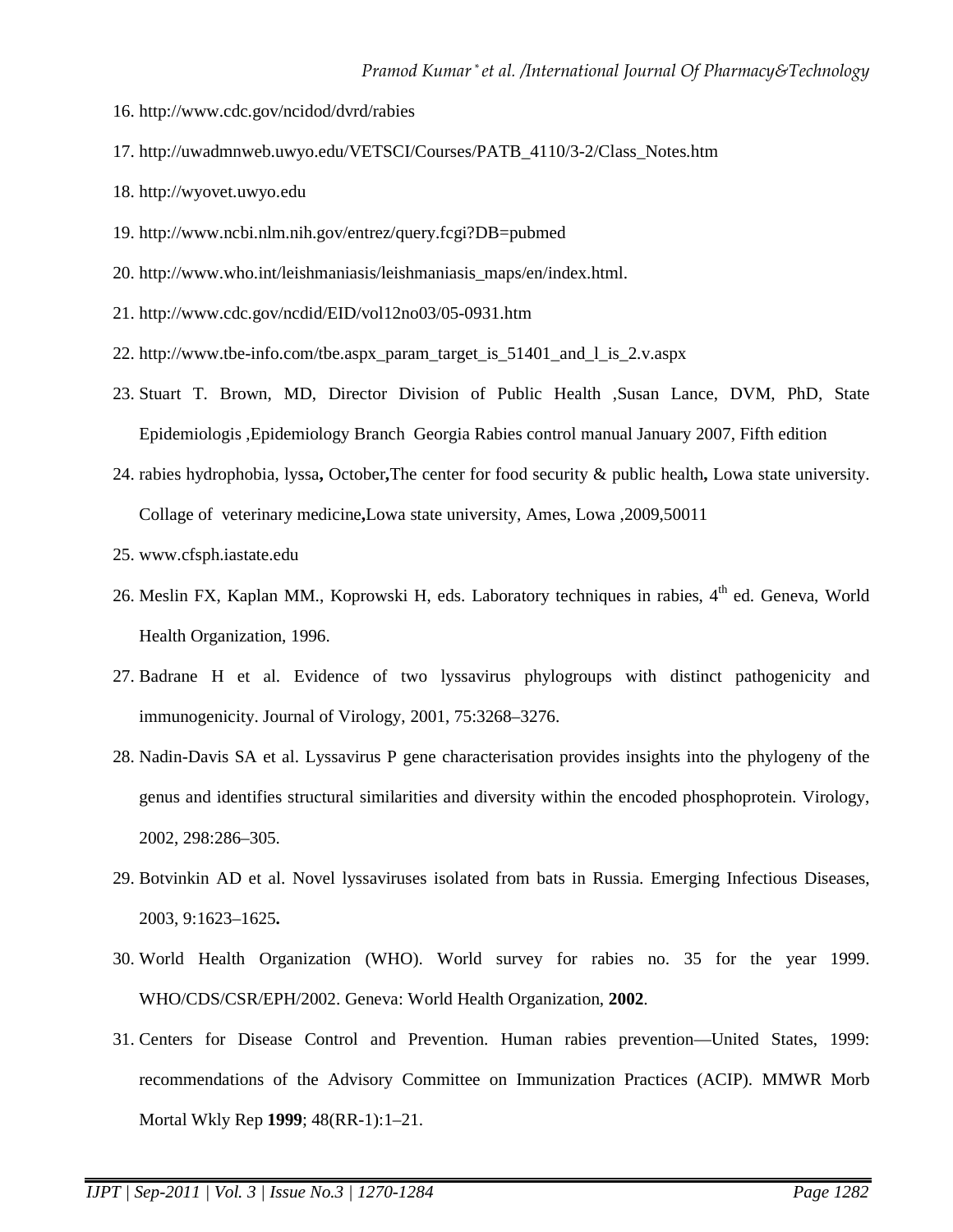- 32. Gode GR, Raju AV, Jayalakshmi TS, Kaul HL, Bhide NK. Intensive care in rabies therapy: clinical observations. Lancet **1976**; 2(7975): 6–8.
- 33. Hattwick MAW, Weis TT, Stechschulte CJ, Baer GM, Gregg MB. Recovery from rabies: a case report. Ann Intern Med **1972**; 76: 931–42.
- 34. Tillotson JR, Axelrod D, Lyman DO. Rabies in a laboratory worker—New York. MMWR Morb Mortal Wkly Rep **1977**; 26:183–4.
- 35. Porras C, Barboza JJ, Fuenzalida E, Adaros HL, Oviedo AM, Furst J. Recovery from rabies in man. Ann Intern Med **1976**; 85:44–8.
- 36. Alvarez L, Fajardo R, Lopez E, et al. Partial recovery from rabies in a nine-year-old boy. Pediatr Infect Dis J **1994**; 13:1154–5.
- 37. Madhusudana SN, Nagaraj D, Uday M, Ratnavalli E, Kumar MV. Partial recovery from rabies in a sixyear-old girl [letter]. Int J Infect Dis **2002**; 6:85–6.
- 38. Jackson AC. Human disease. In: Jackson AC, Wunner WH, eds. Rabies. San Diego: Academic Press, **2002**:219–44.
- 39. Noah DL, Drenzek CL, Smith JS, et al. Epidemiology of human rabies in the United States, 1980 to 1996. Ann Intern Med **1998**; 128:922–30.
- 40. Emmons RW, Leonard LL, DeGenaro F Jr, et al. A case of human rabies with prolonged survival. Intervirology **1973**; 1:60–
- 41. Bourhy H et al. Comparative field evaluation of the fluorescent-antibody test, virus isolation from tissue culture, and enzyme immunodiagnosis for rapid diagnosis of rabies. Journal of Clinical Microbiology, 1989, 27:519–523.
- 42. Hemachudha T, Wacharapluesadee S. Ante-mortem diagnosis of human rabies. Clinical Infectious Diseases, 2004, 39:1085–1086.
- 43. Hooper P.T., et. al.: A new lyssavirus ( the first endemic rabies-related virus recognised in Australia. Bull. Inst. Pasteur, 1997, 95: 209-218.